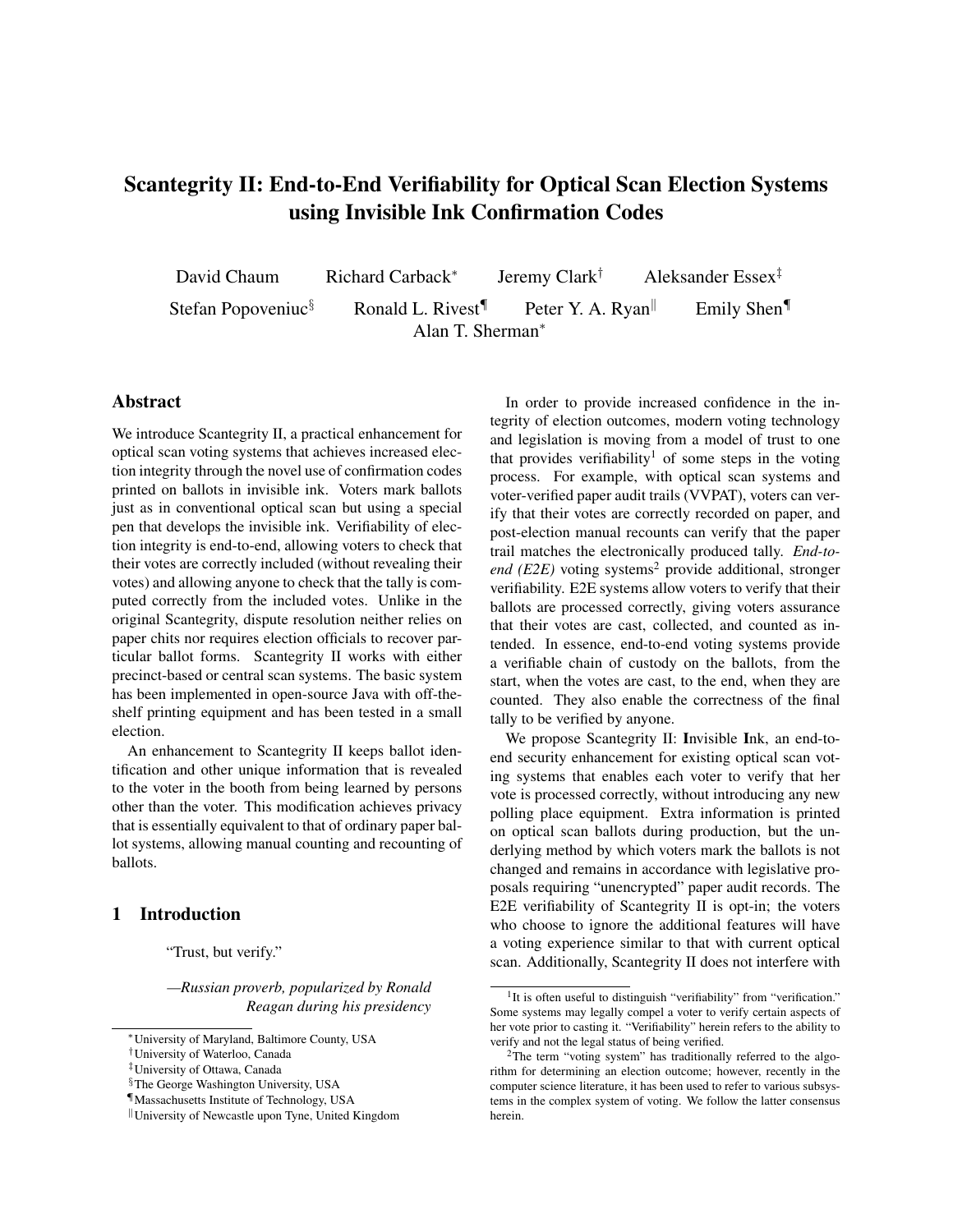the security provisions of the underlying optical scan system: physical observation, validated tallying software, and recounts.

Contributions Scantegrity II inherits several contributions from the original Scantegrity.

- End-to-end verifiability of election integrity: Scantegrity II allows voters to verify that their choices are included unmodified in the final tally and allows anyone to verify that the collection of included choices is counted properly.
- Compatibility with optical scan equipment: Scantegrity II is an add-on and does not require any optical scan polling place equipment to be replaced. It interfaces cleanly with the underlying optical scan system, requiring only a modified ballot and access to the results from the scanners.
- Familiar ballot marking procedure: the voter marks the bubble beside the candidate she wishes to vote for, just as she would on a conventional optical scan ballot. Opting into verifying the strong integrity that Scantegrity II provides is up to the individual voter.

The basic Scantegrity II scheme, presented in Sections 3 through 6, provides the following new contributions.

- Immunity to coercion and "randomization" attacks: when a voter looks at an unmarked Scantegrity II ballot, the information she will retain as a receipt is hidden. Therefore, an attacker cannot force a voter to mark her ballot in a way that creates a prespecified receipt, unlike in some other E2E systems including the original Scantegrity.
- An improved mechanism for handling disputes: since confirmation codes are printed in invisible ink, the election officials can distinguish between serious claims of discrepancies and spurious ones without resorting to recovery of particular physical ballots, as required in the original Scantegrity. Election officials set statistical triggers that detect fraud while minimizing false positives.

The enhanced version of Scantegrity II, presented in Section 7, offers further contributions.

• The use of special ink to make ballots appear humanly indistinguishable from each other after they are cast preserves voter privacy during manual recounts or any other inspection of the paper ballots whether authorized or not.

• An informational mechanism to provide the voter with undeniable proof of any error in the posting on the election website without relying on possession of a physical document, as does the basic scheme.

Organization In the following section, we discuss work related to our proposal, including an overview of the original version of Scantegrity. Section 3 provides a high-level overview of the voter experience. In Section 4, we provide a detailed chronology of each step in a Scantegrity II election. We discuss the security of the system in Section 5 and some implementation details about using invisible ink in Section 6. In Section 7 we present enhancements to the basic Scantegrity II system of Sections 3 through 6.

# 2 Related Work

An end-to-end (E2E) approach to voting strives to provide verifiability of the integrity of key steps in the voting process. In particular, it allows verification that all cast ballots are included unmodified in the collection of ballots that are counted—a property assured by neither voter-verified paper audit trails (VVPAT) nor manual recounts. More formally, what have been variously called *E2E*, *coded vote*, *cryptographic*, or *open-audit voting systems*, are systems which preserve ballot secrecy while providing:

- 1. *Voter Verifiability:* some time after casting her ballot, each voter can confirm that her vote was "collected as cast" by checking privacy-preserving receipt information against a public record of receipts posted by the election officials.
- 2. *Universal Verifiability:* anyone can verify that votes were "counted as collected", *i.e.*, the posted tally is correct with respect to the public record of posted receipts.

Cryptographic techniques were first applied to voting by Chaum [5], and Scantegrity II is a descendant of this paradigm [7, 10, 6]. An earlier paper-based system by Chaum [7] provides voter verifiability through a two-sheet ballot printed by a special printer that uses a transparent sheet and visual cryptography to show voter choices in a human-readable format. The voter destroys one sheet and keeps the other as a privacy-preserving receipt, a copy of which is publicly posted. It provides universal verifiability using a process similar to a mixnet [5] to decode the receipts and recover the plaintext ballots in an unlinkable manner.

The Punchscan  $[16, 22]$  and Prêt à Voter  $[9]$  systems use simpler printing. In both systems, positional data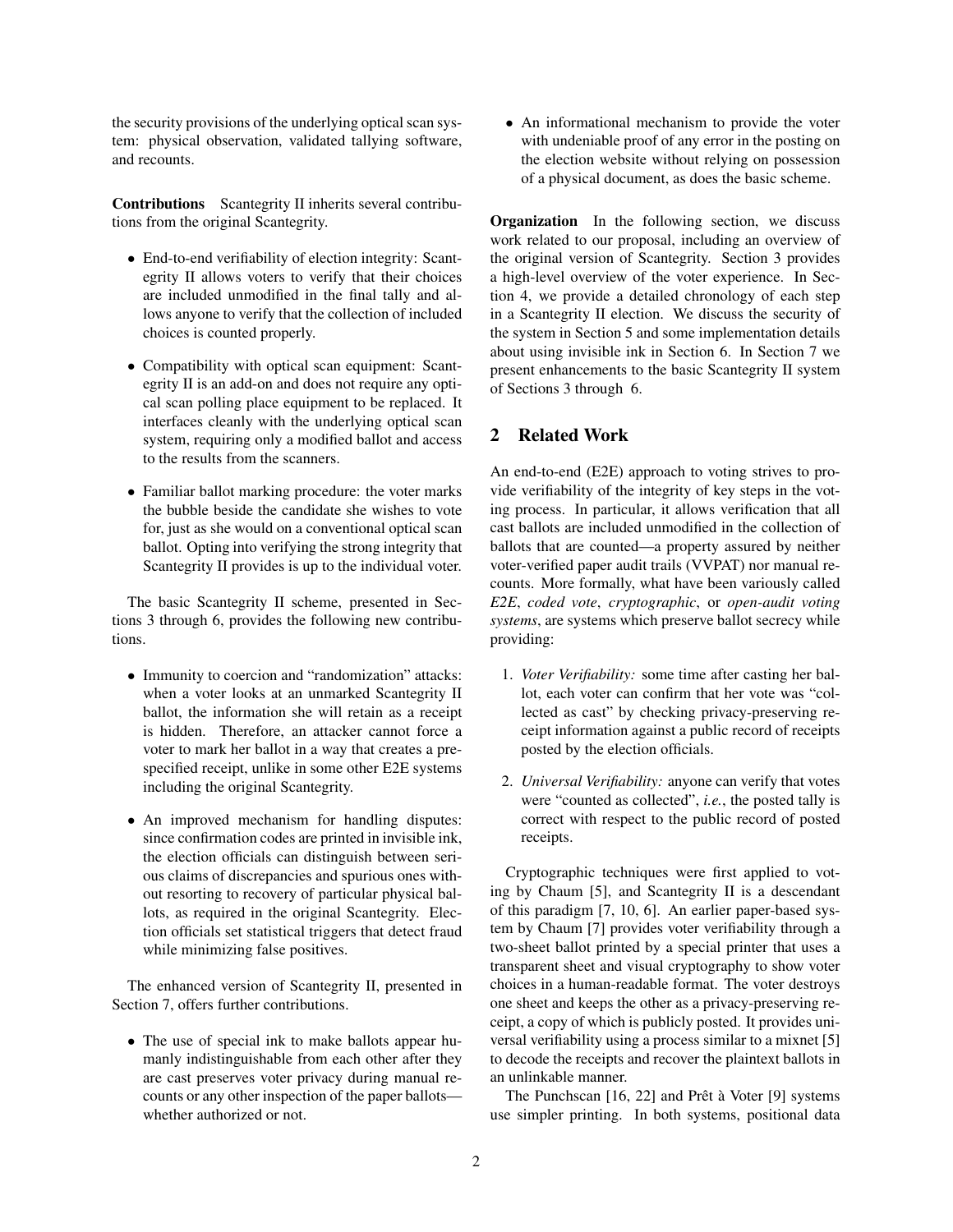from a printed ballot is publicly posted for voter verifiability. Each voter uses information printed on the unique ballot that indicates which positions correspond to which candidates in order to mark the ballot and subsequently destroys part of that information in order to hide her choices. To provide universal verifiability, the original Prêt à Voter uses a mixnet [5] and Punchscan uses a specialized anonymity network called the Punchboard, which combines tables of binding commitments [20, 4] with randomized partial checking (RPC) [17]. It is now recognized, however, that such particular universal verifiability "system back-ends" can be mixed and matched with "voter-facing front-ends." [19, 24]

Both Punchscan and Prêt à Voter have numerous desirable security properties [25, 14]. One potential issue, however, with any such system that publishes per-ballot contest results, including these two as well as Scantegrity, is known as the "Italian attack" or "pattern voting." This has been solved for inter-contest patterns using so-called "contest partitioning" [23]. Another issue with these previous systems is so-called "randomization attacks" [15, 18], in which a coercer can verify whether a voter has in effect randomized or biased the vote [18]. As mentioned earlier, these randomization attacks are solved by Scantegrity II.

The usability of the ballot marking process in any voting system can affect the accuracy of capturing voter intention. The indirect association of candidate order and mark order of the Punchscan ballot may conflict with the voter's mental model of how a ballot should be marked. On the other hand, voting systems requiring additional thought related to marking mechanics can increase the accuracy with which some voters mark. The experience of some of the authors using Punchscan in both mock and binding elections found no significant problems with the indirection [13].

In any case, Scantegrity [8] sidesteps these potential usability shortcomings by using a standard, nonrandomized candidate ordering with adjacent bubbles, such as with conventional optical scan ballots. Each ballot independently associates a code with a particular candidate. The receipt therefore is simply a list of the codes of the selected candidates. This change interfaces directly with the pre-existing Punchscan anonymizing network [21], but election officials must recover individual paper ballots to settle disputes, and this leads to a cumbersome dispute resolution process in order to preserve voter privacy. The improvements presented in this paper eliminate the need for any such physical dispute resolution process.

The use of invisible ink is related to the concept of ballot casting assurance [1], where correctness of the receipt is verified by giving a voter a choice to audit it after it is created but before it is seen, proving to the voter that (with high probability) the receipt was generated correctly. This idea is also seen in Scratch & Vote [2] and Voter Initiated Auditing [3].

#### 3 Voter Experience

Scantegrity II is designed to meet several usability goals. Firstly and most importantly, the procedures for marking and casting a Scantegrity II ballot should deviate minimally from those of a conventional optical scan ballot. Secondly, the presence of a mechanism on the ballot for producing a receipt should not interfere with the marking and casting procedures. Finally, the procedures for producing and checking a receipt should be voluntary.

Here we present a high-level description of the voter experience for the basic system<sup>3</sup>:

- Sign-in: A person who is eligible to vote is authenticated at the polling place in accordance with existing procedures governing voter registration. An authenticated voter is issued a single ballot for the purpose of voting and is given a decoder pen.
- Normal Voting Routine: The voter enters the voting booth and uses the decoder pen to mark her choices on the ballot in the same manner as one would for a conventional optical scan ballot: a vote is indicated by marking a specially reserved region (referred to as a "bubble") directly beside the printed candidate/choice. The voter casts her ballot, again, in the same manner as one would for a conventional "precinct" optical scan ballot: a poll worker assists the voter in inputting the marked ballot into an optical scanner. The scanner reads the ballot ID and the states of the bubbles marked; it does not read the confirmation codes.
- Creating a Receipt: The voter can choose to participate in the voter verification process by creating a receipt of her vote. To create a receipt, the voter manually transcribes the revealed confirmation codes onto the receipt portion of her ballot. Afterwards, the receipt is indelibly marked as "Ballot Voted" by a poll worker (*e.g.*, by a rubber stamp). The voter detaches the receipt from the ballot along a perforation and retains it for future reference. (It is preferable that receipts are detached for all ballots, whether or not the receipts are marked.)
- Selecting a Ballot to Audit: During sign-in, a voter can optionally request an additional ballot for the purpose of auditing the correctness of printing. In this situation she is offered two ballots from which she

<sup>&</sup>lt;sup>3</sup>Note that the voting procedures for the "enhanced" system presented in Section 7 differ slightly from those of this basic system.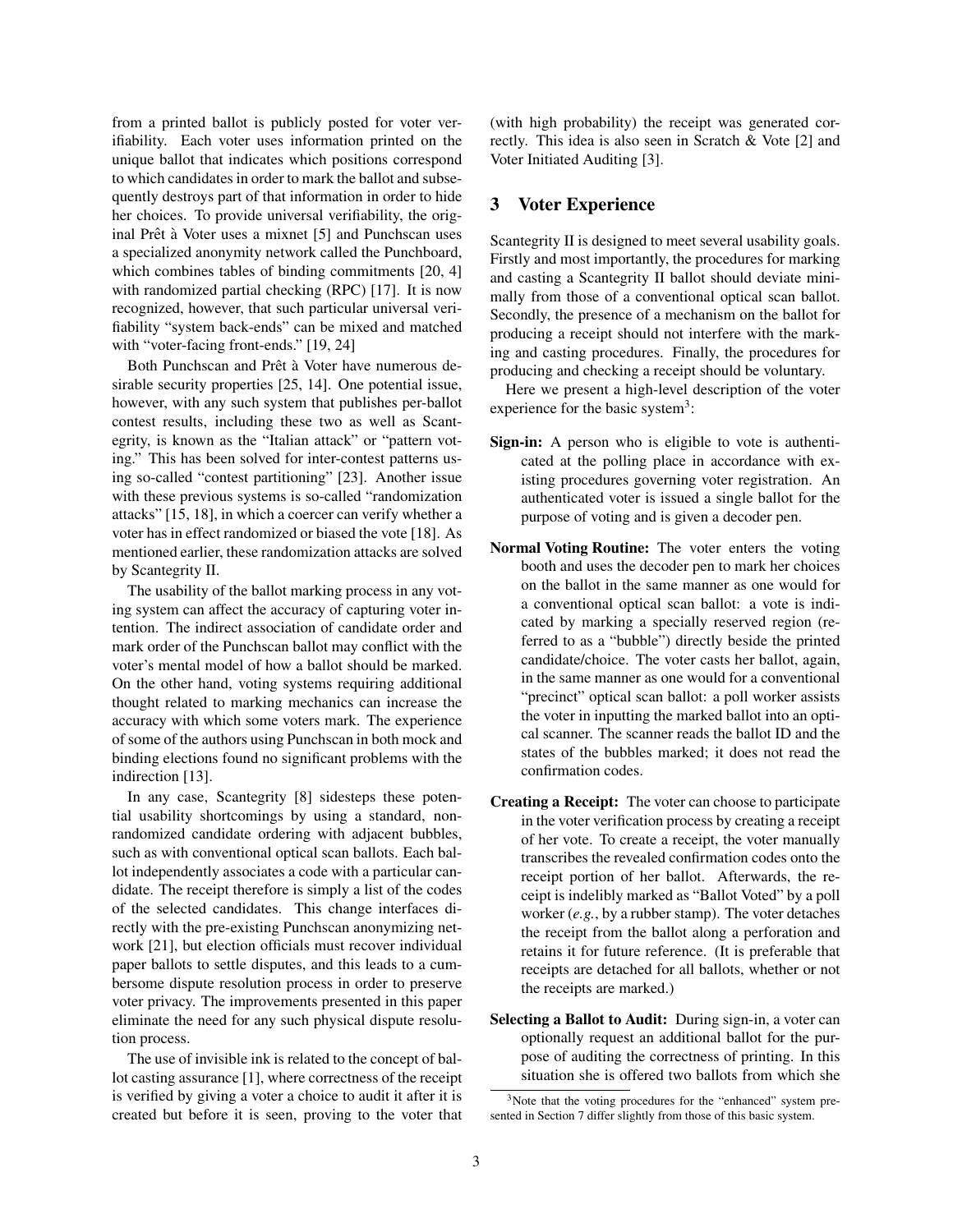arbitrarily selects one to audit. This ballot is indelibly marked as "Audit Ballot" by the poll official (*e.g.*, by a rubber stamp) to unambiguously void its inclusion in the tally. The voter or the poll worker then uses a decoder pen to reveal all the codes on the ballot. The voter is allowed to leave the polling place with this audited ballot for later use in the voter verification step described in Section 4.9.

#### Exceptions to the Normal Voting Routine: In

- precinct-based optical scan environments, improperly marked ballots will be immediately rejected by the scanning device. If the local governing procedure allows the voter an additional attempt, the current ballot must first be invalidated before a new one is issued. The receipt (which includes the ballot ID) is detached and stamped as "Spoiled Ballot" and given to the voter. In order to protect voter privacy, the ballot itself should be destroyed in a verifiable manner (*e.g.*, shredded).
- Post-Election Voter Verification: During a previously announced time period after the conclusion of polling, the voter may check on the election website that election officials have correctly posted the revealed confirmation codes corresponding to her ballot ID. She may also check that her audit ballot is printed correctly (see Section 4.9). Also, any voter or interested party may check the correctness of the final tally posted on the election web site.

### 4 The Scantegrity II System

We now describe the details of the basic Scantegrity II system. We consider an election with a single contest for concreteness but without loss of generality. Let  $B$  be the number of ballots printed for the election and let  $N$  be the number of candidates. B should be at least double the size of the voting population to allow for audited and also spoilt ballots. There is a canonical ordering of the N candidates, but ballots may optionally be printed with varying "ballot rotations".

### 4.1 The Ballot

The Scantegrity II ballot consists of a *voting portion* and a *receipt portion*, each printed with the ballot's unique ID number. The voting portion of the ballot includes a list of candidate names with an optical mark recognition field, referred to as a *bubble*, beside each candidate name. Each bubble contains a sequence of randomly generated alphanumeric characters, referred to as a *confirmation code*, printed in *invisible ink*. Figure 1 (left) shows the confirmation codes on a sample ballot image file for the printer. Before a ballot is marked, none of the confirmation codes are visible, as shown in Figure 1 (middle). To indicate a vote for a candidate, the voter marks the bubble for that candidate with a special *decoder pen*. Marking a bubble with the decoder pen reveals the confirmation code printed inside the bubble and simultaneously leaves a dark mark that is recognizable by an optical scanner, as shown in Figure 1 (right). The optical scanner uses standard dark-mark detection to count a vote for the candidate exactly when there is a dark mark in the corresponding bubble.

The receipt portion of the ballot contains space for the voter to optionally note the confirmation codes revealed by her selections. For convenience, the receipt portion may contain the list of contest titles with space next to each title for the voter to fill in the code. The receipt portion is located across the bottom of the ballot (so that its perforated edge does not interfere with scanner feeding) and is easily detachable by the voter along a perforation, as shown in Figure 1 (right).

Each ballot has a distinct ballot ID which uniquely identifies the election and the ballot within that election. An example ballot ID might be "ST-2008-11-04- 123456789." For simplicity, in the following examples we use 4-digit ballot IDs such as "0001." The ballot ID is printed on both the voting portion and the receipt portion of the ballot. On the voting portion, the ballot ID may appear in the form of pre-filled bubbles for each character of the ID so that the optical scanner can read the ballot ID without using optical character recognition (OCR). Figure 1 (right) shows the ballot ID printed on the voting portion and the receipt portion of the ballot. (The pre-filled bubbles for the ballot ID are not shown.)

# 4.2 Confirmation Codes

We require the following properties of the confirmation codes:

- The confirmation codes are unique within each contest on each ballot.
- The confirmation code for each candidate within each contest on each ballot is uniformlypseudorandomly and independently selected from the set of possible codes (which may be restricted to eliminate such things as characters that are commonly confused).
- The confirmation code corresponding to a particular candidate on a particular ballot is secret and unknown to the voter until the voter indicates a vote (*i.e.*, marks the bubble) for that candidate.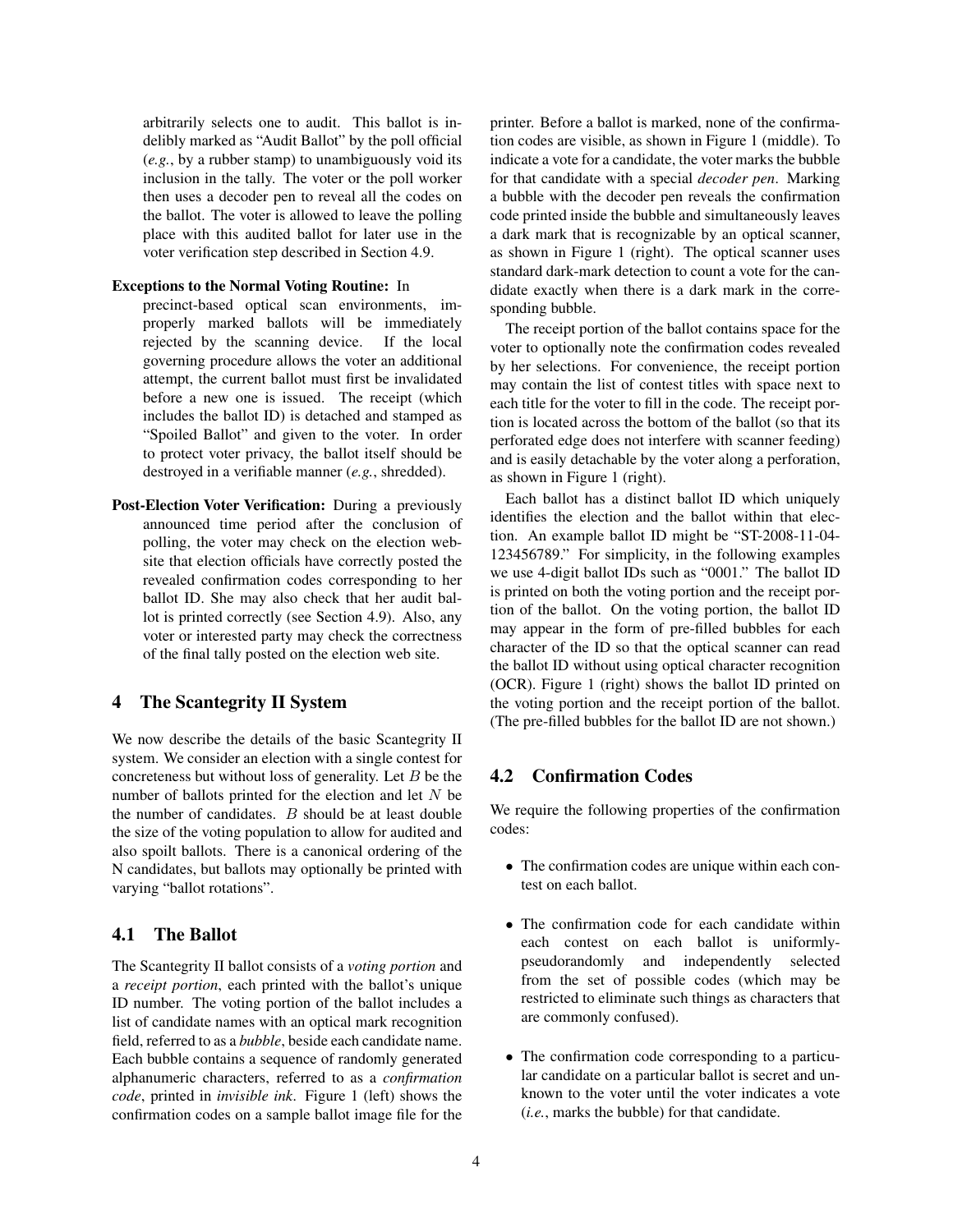

Figure 1: Example Ballot. *Left*: Printable ballot image with invisible regions specified by a false-color mapping (magenta and yellow). *Middle*: Printed paper ballot. The confirmation codes, printed in invisible ink, are initially not visible. *Right*: Marked paper ballot and receipt. Marking a bubble with the decoder pen causes the confirmation code to become visible.

|                  |     |            | <b>Ballot ID</b> |           |           | Alice      | <b>Bob</b> | Carl       |  |  |       |            |      |
|------------------|-----|------------|------------------|-----------|-----------|------------|------------|------------|--|--|-------|------------|------|
|                  |     |            | 0001             |           |           | WT9<br>7LH |            | <b>JNC</b> |  |  |       |            |      |
|                  |     |            |                  | 0002      |           | KMT        | TC3        | J3K        |  |  |       |            |      |
|                  |     |            |                  | 0003      |           | CH7        | 3TW        | 9JH        |  |  |       |            |      |
|                  |     |            |                  | 0004      |           | WJL        | KWK        | H7T        |  |  |       |            |      |
|                  |     |            |                  | 0005      |           | M39        | LTM        | <b>HNN</b> |  |  |       |            |      |
| Table P          |     |            |                  |           |           |            |            |            |  |  |       |            |      |
|                  |     | Flag       |                  | Q-Pointer |           | S-Pointer  |            |            |  |  |       |            |      |
|                  |     |            |                  | (0005, 1) |           | (2,1)      |            |            |  |  |       |            |      |
|                  |     |            |                  |           |           | (0003, 3)  |            | (4, 2)     |  |  |       |            |      |
|                  |     |            |                  |           |           | (0002, 1)  |            | (4,3)      |  |  |       |            |      |
|                  |     |            |                  |           |           |            | (0001, 3)  | (3,3)      |  |  |       |            |      |
| <b>Ballot ID</b> |     |            |                  |           |           |            | (0001, 2)  | (4,1)      |  |  | Alice | <b>Bob</b> | Carl |
| 0001             | 7LH | WT9        | <b>JNC</b>       |           |           |            | (0005, 3)  | (3, 2)     |  |  |       |            |      |
| 0002             | J3K | TC3        | KMT              |           |           |            | (0004, 2)  | (5,3)      |  |  |       |            |      |
| 0003             | 9JH | CH7        | 3TW              |           |           |            | (0003, 1)  | (2,3)      |  |  |       |            |      |
| 0004             | KWK | H7T        | WJL              |           |           |            | (0004, 3)  | (3,1)      |  |  |       |            |      |
| 0005             | M39 | <b>HNN</b> | <b>LTM</b>       |           |           |            | (0002, 3)  | (1,1)      |  |  |       |            |      |
| Table Q          |     |            |                  |           | (0001, 1) |            |            | (2,2)      |  |  |       | Table S    |      |
|                  |     |            |                  |           |           |            | (0002, 2)  | (5,2)      |  |  |       |            |      |
|                  |     |            |                  |           |           |            | (0004, 1)  | (1,2)      |  |  |       |            |      |
|                  |     |            |                  |           |           |            | (0003, 2)  | (5,1)      |  |  |       |            |      |
|                  |     |            |                  |           |           |            | (0005, 2)  | (1,3)      |  |  |       |            |      |
| Table R          |     |            |                  |           |           |            |            |            |  |  |       |            |      |

Figure 2: Tables **P**, **Q**, **R**, and **S** as generated by the election officials before election day. Table **P** is kept private. The publicly published versions of tables  $Q$ ,  $R$ , and  $S$  contain commitments to the information shown above. For example, a vote for Carl on ballot 0002 would reveal the confirmation code  $J3K$ . The corresponding row of table **R** is row 3, which points to position  $(0002,1)$  in table Q and to position  $(4,3)$  in table S. Position  $(4,3)$  in table S corresponds to a vote for Carl, since it is in column 3.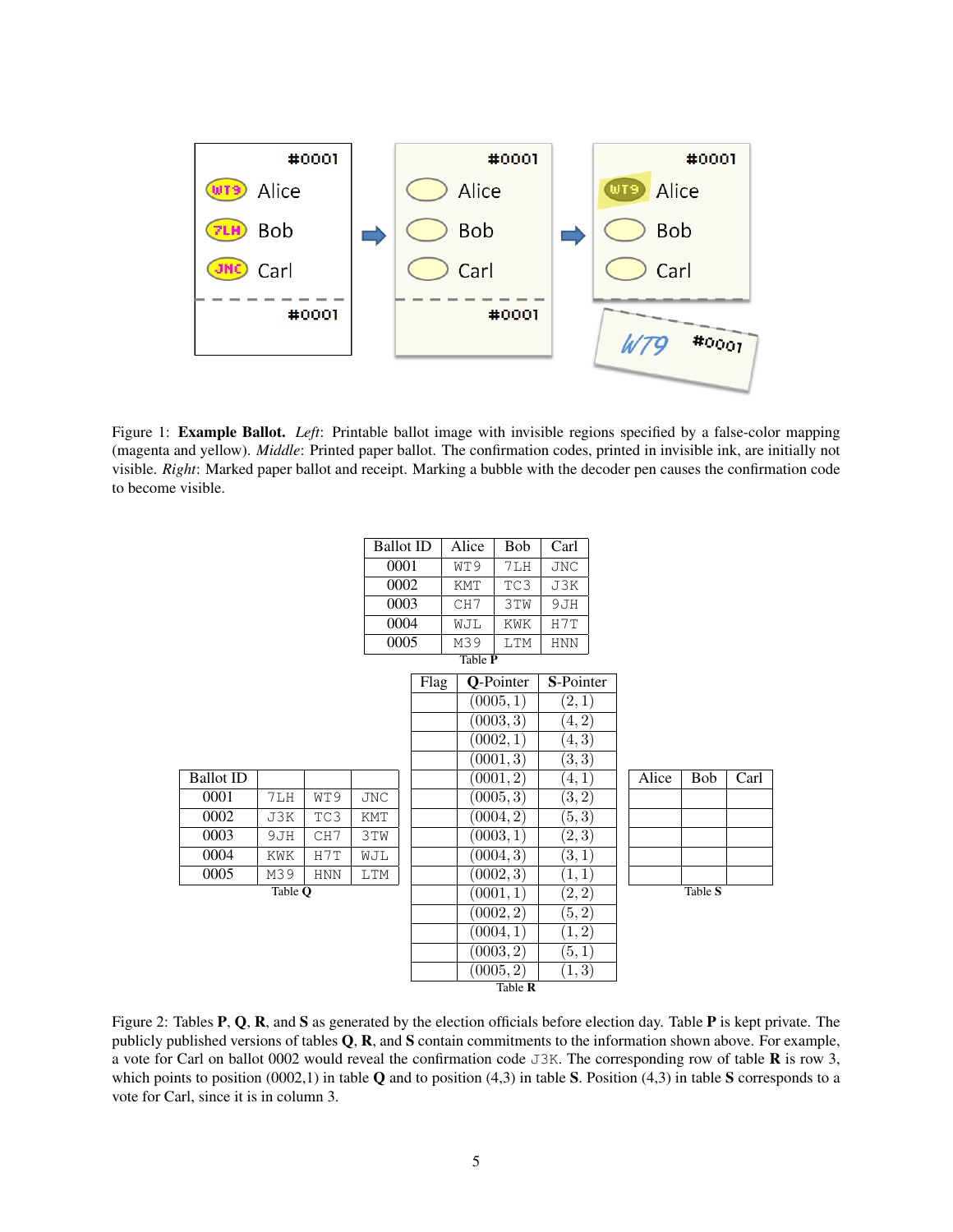#### 4.3 Election Preparation

Prior to the election, the election officials secret-share a seed to a pseudorandom number generator (PRNG) [26], and election officials then input their shares to a trusted workstation (as described in [14]) to jointly generate  $B \cdot$ N pseudorandom confirmation codes and the following tables:

- P : A table containing the confirmation codes in the order in which they were generated by the PRNG. Table P specifies the correspondence between confirmation codes and candidates on each ballot. Row i corresponds to ballot  $i$  and column  $j$  corresponds to candidate  $j$ , so that the confirmation code in position  $(i, j)$  is printed on ballot i within the bubble for candidate  $j$ . Table **P** is never published and is used to generate table Q.
- Q : A table in which the confirmation codes in each row of P have been pseudorandomly permuted. Thus, row  $i$  corresponds to ballot  $i$ , but each column does not correspond to a fixed candidate. The election officials commit to each confirmation code in table **Q** and publish these commitments on the election website.
- **: A table in which each row** *i* **corresponds to an un**derlying confirmation code from Q. Each row contains a flag, which will be raised in the post-election posting phase if a vote is made for the underlying confirmation code, and two pseudorandom pointers — a "Q-pointer" specifying the position of a confirmation code in table  $Q$  and an "S-pointer" specifying the position of the same confirmation code in table S (described below). The election officials generate these pointers using the PRNG, commit to each Q-pointer and S-pointer, and publish these commitments on the election website. Essentially, table  **provides two random shuffles of the confir**mation codes and will be used in the audit process via randomized partial checking [17].
- S : A table in which each element corresponds to an underlying confirmation code. Each element is a flag, which will be raised if a vote is made for the underlying confirmation code. Each column  $j$  contains the confirmation codes for candidate  $j$ . Table S (initially empty) is published on the election website.

Because the  $Q$ - and S-pointers in table  $R$  are pseudorandomly generated, an element in table Q can map to any element of table  $\bf{R}$ , which can map to any element of table S in the column for the corresponding candidate.

As a working example, consider an election with  $N =$ 3 candidates, Alice, Bob, and Carl, and  $B = 5$  ballots. Figure 2 shows how the private tables  $P$ ,  $Q$ ,  $R$ , and  $S$  generated by the election officials might look before election day.

#### 4.4 Voting

After checking in at the polling site, the voter asks for either one or two Scantegrity II ballots and a decoder pen. If the voter asks for two ballots, she chooses one arbitrarily to audit (see Section 4.9) and votes on the other one. Inside the booth, to vote for a candidate, the voter marks the bubble for that candidate using the decoder pen, simultaneously revealing the confirmation code printed inside the bubble and leaving a dark mark that is recognizable by the optical scanner.

A voter who is interested in verifying that her vote is collected as cast may transcribe the revealed confirmation codes onto the receipt portion of the ballot. The voter detaches the receipt portion of the ballot along a perforation.

As with conventional optical scan, the voter inserts her ballot into the optical scanner, which checks that the voter has not overvoted and that there are no stray marks. If there is an error, the scanner may reject the ballot and the voter can then either return to the booth to make additional marks or obtain a new ballot to vote on. Otherwise, the scanner accepts the ballot and records the voter's choices, along with the ballot ID.

After the voter casts her ballot, a poll worker stamps the voter's detached receipt as "Ballot Voted".

#### 4.5 Posting and Tallying

After the close of polls, the election officials publish a list of all the voters who voted and the tally given by the optical scanners. The electronic ballot images from the scanner and table  $P$  are used to translate the votes into the confirmation codes which were revealed on the cast ballots. The election officials open the commitments in table Q to the confirmation codes that have been revealed to voters and flag the entries in tables R and S corresponding to those codes. Anyone can now compute the number of votes for each candidate as the sum of the number of flagged entries in the candidate's column in table S. These tallies are checked against those reported by the optical scanners.

For each row of **, election officials open either the** Q-pointer or the S-pointer, depending on a true random, publicly verifiable coin flip [11]. This information will be used to audit the election website via randomized partial checking (see Section 4.8).

For those ballots that were spoiled for audit, election officials open the commitments to all the information associated with the ballot, *i.e.*, the confirmation codes in Q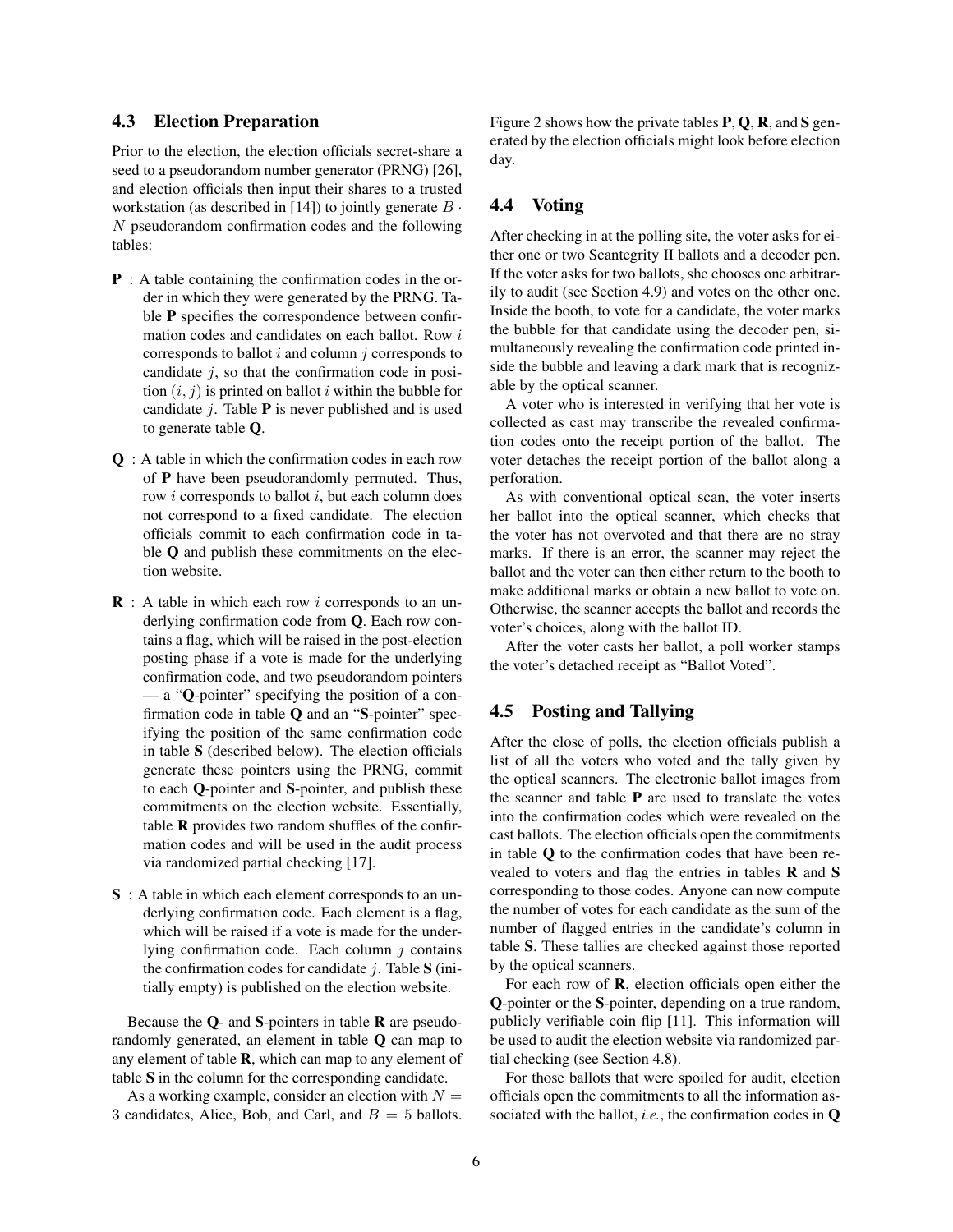and the Q- and S-pointers in R.

Suppose ballots 0001 and 0003 are votes for Alice, ballot 0002 is a vote for Carl, ballot 0005 is a vote for Bob, and ballot 0004 is spoiled for audit (as described in Section 4.9). Figure 3 shows how the publicly published Q, R, and S tables would look at the end of election day.

#### 4.6 Checking Receipts

Once the results are posted, a voter who has made a receipt of her confirmation codes can go to the election website and look up her ballot ID. She checks that, in the row of Q corresponding to her ballot ID, all and only her confirmation codes appear. Anyone can check that the opened commitments match the confirmation codes on the election website. If any of the confirmation codes from the voter's receipt does not appear posted in Q, the voter should file a dispute.

#### 4.7 Dispute Resolution

To file a dispute, the voter must be on the registration list as being eligible to vote or as having cast a ballot, and only one dispute may be filed per voter. (If the voter wishes to allow a third party organization to check her receipt, she might sign over the right to her dispute.) The voter provides the ballot ID and a claim of what the correct confirmation code(s) should be.

Disputes may arise under four general circumstances. They could be (i) the result of the voter making a transcription error, (ii) a mischievous voter attempting to call into question the legitimacy of the election, (iii) an error by the scanner or in the election data, or (iv) evidence of fraudulent behavior.

The election officials would like to distinguish the latter two cases from the former two, as the latter two cases undermine the integrity of the election and should trigger further investigation. Since voters do not see the confirmation codes of the unrevealed candidates on the ballot, the probability that a code that a voter claims to have revealed is one of the other codes committed to for her ballot is very small if the voter made a transcription error or is merely guessing. The election officials can publicly open the commitments to the other confirmation codes for the claimant's ballot and eliminate from consideration any disputes for which none of the opened codes matches the claimed code. We consider the remaining disputes to be "plausible discrepancies."

Plausible discrepancies could still be the product of cases (i) or (ii); however, the statistically expected number of them arising from random guessing is small and can be quantified. The election officials should set up a statistical trigger, based on various election parameters, such that if the number of plausible discrepancies exceeds some threshold, some suitable recourse is instigated.

Here we consider one possible statistical trigger. Consider a single disputed race. Let  $N$  be the number of candidates,  $C$  be the code space,  $D$  be the number of disputes filed, and G be number of plausible discrepancies filed. Let  $p$  be the probability of randomly guessing a code that constitutes a plausible discrepancy. Then  $\mu = Dp$  is the expected value of G if all filed disputes are random guesses. We set the trigger  $\tau$  such that the probability of obtaining at least  $\tau$  plausible discrepancies if all filed disputes are random guesses is less than 1%. We can use the following bound on the right tail of the binomial distribution [12]. For any  $r > \mu$ ,  $Pr[G - \mu \geq$  $|r| \leq (\mu e/r)^r$ . For example, for  $N = 5$  candidates,  $C = 8000$  possible codes, and  $D = 1000$  disputes filed, assuming no scanning error,  $p = 4/7999 = 0.0005$ and  $\mu = 1000 \cdot 0.0005 = 0.5$ . Using  $r = 4.5$  we get  $Pr[G \ge 5] \le (0.5e/4.5)^{4.5} = 0.0046 < 0.01$ , so we can set  $\tau = 5$ . If at least 5 out of the 1000 disputes filed are plausible discrepancies, then an investigation should be instigated. To allow for up to some acceptable rate s of scanning error, we can incorporate s into the probability p of guessing a correct code and compute the statistical trigger as above with the new value of  $p$ .

### 4.8 Checking the Tally

We audit the election website using randomized partial checking (RPC) [17]. For each element in **, the election** official is asked to open either the Q- or the S-pointer, depending on a pseudorandom publicly verifiable coin flip [11].

Any interested party can check that the commitments are correct, that each revealed Q-pointer in table R either connects a revealed code in table Q to a flagged element in table  $\bf{R}$  or connects a hidden code to an unflagged element, and that each revealed S-pointer in table R either connects a flagged element in table  **to a flagged** element in table S or connects an unflagged element to an unflagged element. Essentially, the audit checks that flags are mapped unchanged from table Q through table R to table S.

Finally, any interested party can check that the tally for each candidate is correctly computed as the total number of flagged entries in that candidate's column in table S.

### 4.9 Auditing Ballots

Auditing of ballots may be done at any point during the election process. Candidates should pre-audit a random sample of the ballots prior to election day. On election day, voters may obtain two ballots and audit a random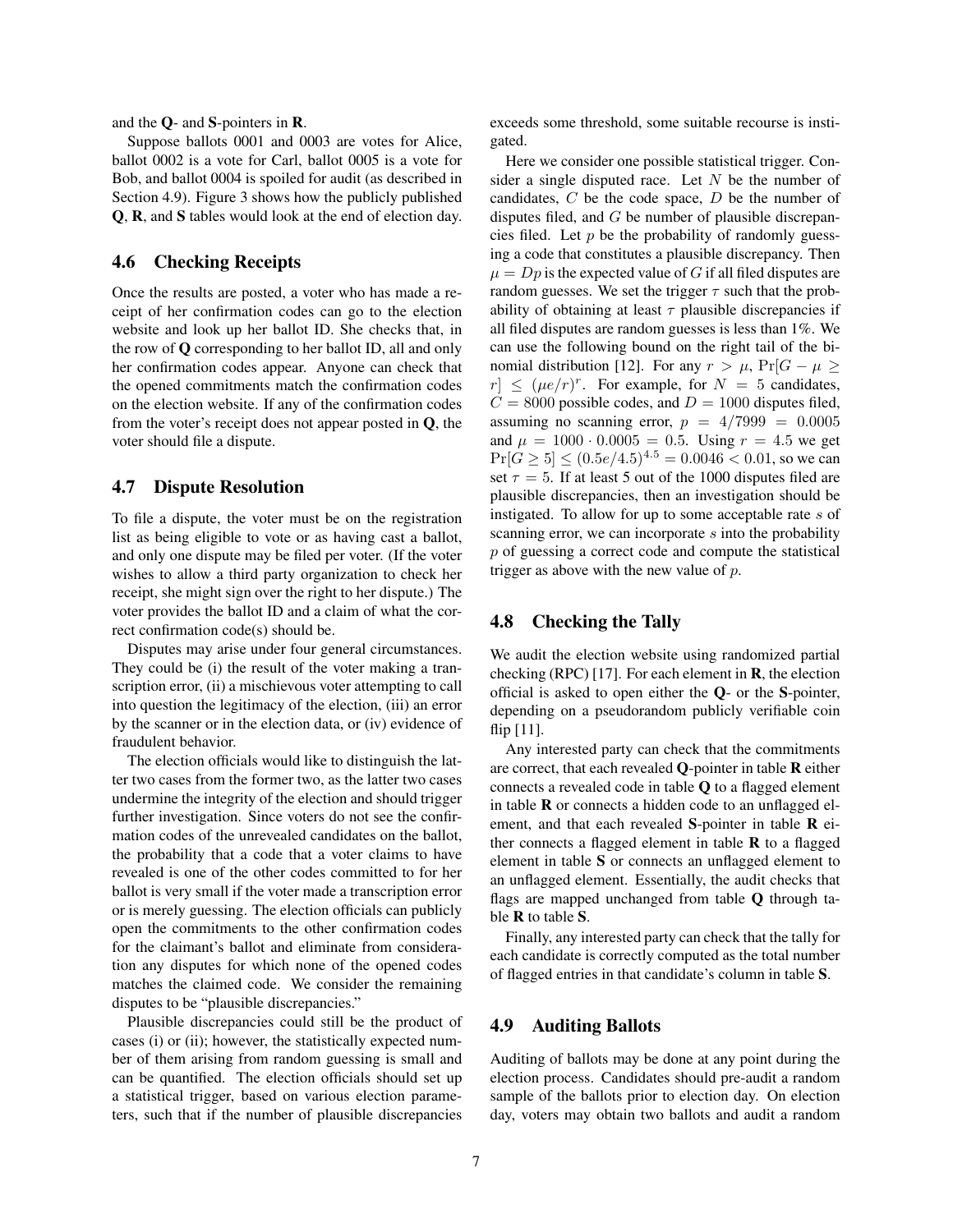

Figure 3: Tables Q, R, and S as published after the close of the election. For each revealed confirmation code in table Q, the row corresponding to that code in table R and the element corresponding to that code in table S have been flagged. For each row of table **R**, either the commitment to the Q-pointer or the commitment to the S-pointer has been opened and published. Note that the revealed confirmation codes in table  $\bf{Q}$  (other than those for ballot 0004, which is a ballot chosen for audit), the rows flagged in table R, and the flags in table S are in one-to-one correspondence.

one and vote with the other. At the end of the day, any remaining blank ballots may also be audited.

When a ballot is selected to be audited, a pollworker stamps the ballot as "Audit Ballot" on both the voting portion and the receipt portion and all of the confirmation codes on the ballot are revealed using a decoder pen. We will refer to the person checking an audited ballot as the auditor. The auditor checks that the confirmation codes are unique within each race. After election officials open the commitments to the confirmation codes in Q and the Q- and S-pointers for those confirmation codes, the auditor checks that the published confirmation codes match those revealed on the paper ballot, and that the published pointers map each confirmation code in Q to the appropriate candidate column in S.

# 5 Security and Privacy Discussion

Scantegrity II provides improved integrity properties over the underlying optical scan system and only minimally impacts the privacy and ballot secrecy properties. We provide a high-level sketch of several common attacks and the countermeasures Scantegrity II utilizes in thwarting them.

In our threat model, an adversary could be any party, including a voter, pollworker, or election official. The goal of the adversary is to attack the integrity of the election or exert undue influence over a voter. We do not consider attack vectors applicable to all voting systems, such as denial of service attacks, given that these attacks and countermeasures are not unique to Scantegrity II. Furthermore, we note that the security of Scantegrity II is equivalent in many regards to that of Punchscan and the original Scantegrity, for which security analyses are already present in academic literature [14, 8]. We split our discussion of threats into those that affect integrity and those that affect privacy and ballot secrecy.

### 5.1 Integrity

Integrity of an election refers to the inability of an adversary to modify votes undetectably. Compared to conventional optical scan, Scantegrity II provides improved ability to detect an attacker attempting to affect the integrity of an election by modifying ballots, creating fraudulent ballots, or attempting to change the tally on the election website.

#### 5.1.1 Assumptions

We make the following assumptions for the integrity of the system:

- 1. A minimally sufficient number of voters will check their receipts and audit ballots.
- 2. The system uses a cryptographic commitment function that is computationally binding.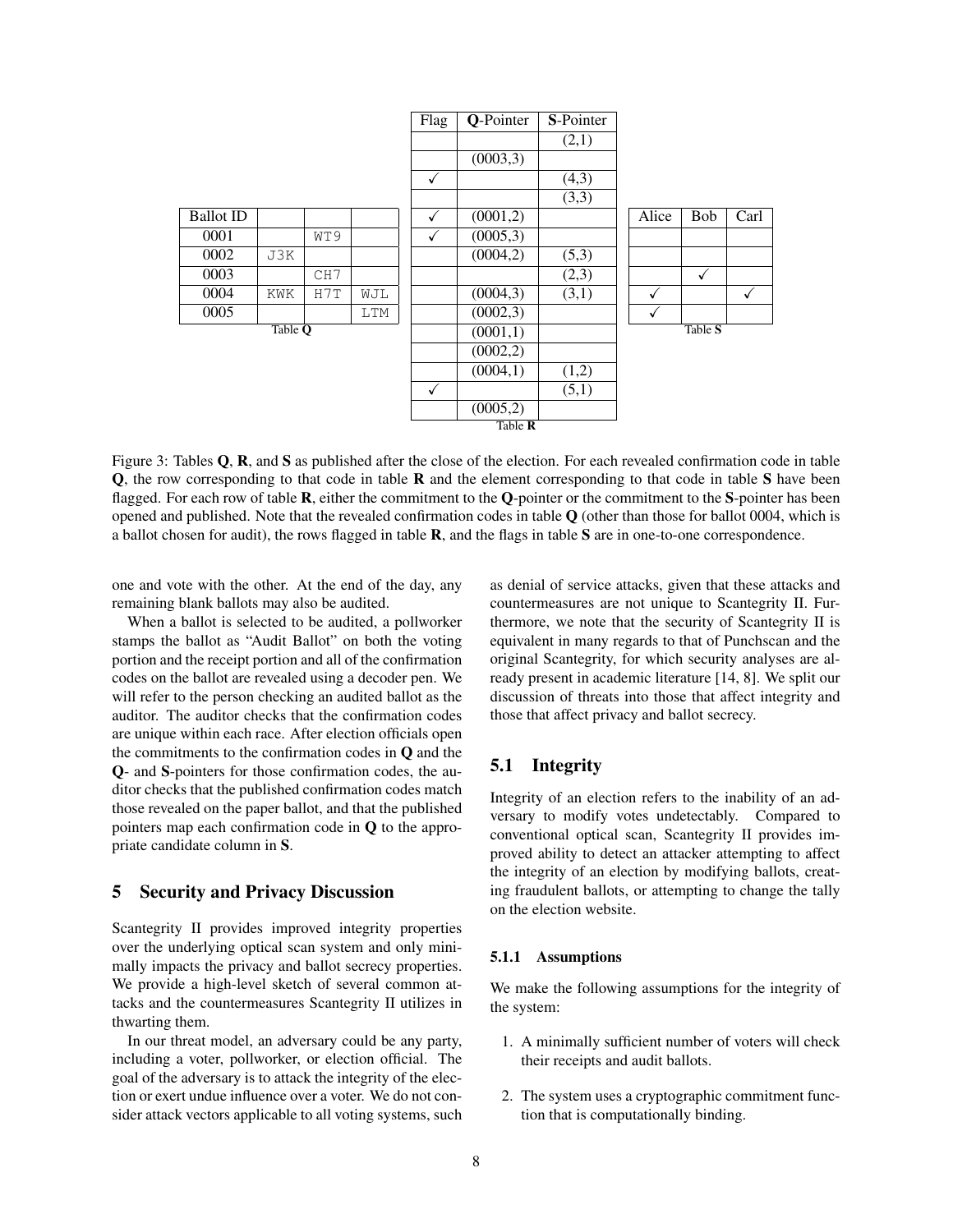- 3. Observers monitor the election website and can immediately save and detect changes.
- 4. An effective voter registration system is used.
- 5. Auditors will not collude with the election officials.

#### 5.1.2 Adding or Deleting Votes

In order to add ballots to the tally, an adversary would need to add names to the list of voters who voted, in addition to changing the number of voters reported by polling sites. If an adversary attempts to add a significant number of ballots this should be easily detected by someone.

An adversary might attempt to delete ballots from the bulletin board by marking voted ballots as spoiled for audit and publishing all of the information associated with those ballots. Then he runs the risk of the voters of those ballots checking the election website and protesting that their ballots were incorrectly posted as spoiled for audit, providing their stamped receipts as proof.

If an adversary adds more marks to a ballot after it has been cast, it can be detected by public observation of the election website if the additional marks turned a valid ballot into an overvoted one. Some optical scan systems prevent this attack because they do not accept overvoted ballots, but the adversary could add a mark to a ballot which was originally an undervote. This can be detected by the voter of that ballot, but the voter has no proof that the mark was added later. One way to address this is to always include a "None of the above" option on each race, which voters could optionally mark to submit an undervote.

#### 5.1.3 Fraudulent Ballots

There are several types of fraudulent ballots that the election officials could create or that an adversary could substitute for properly constructed ballots:

- There are repeated confirmation codes within a single race on a ballot. This means that even if the correct confirmation code is posted, a voter cannot be assured that her vote was collected as cast because multiple candidates may share the same confirmation code.
- The confirmation codes on the ballot are printed in a different order from that specified by the P table, or the Q- and S-pointers for the codes on the ballot do not map the codes to the correct candidate columns in S. This means that even if the correct confirmation code is posted, a voter cannot be assured that her vote was collected as cast because the confirmation code may be for a different candidate.

• The ballot may be completely invalid, *e.g.*, the confirmation codes on the ballot do not match the confirmation codes committed to, in any order.

In all of these cases, the fraudulent ballots can be detected by the cut-and-choose auditing of the ballots. If a random half of the ballots are audited, no more than a few fraudulent ballots should go undetected.

More precisely, if there are  $B$  total ballots,  $F$  fraudulent ballots, and A ballots are audited, then the probability that the adversary will go undetected is  $\binom{B-F}{A}/\binom{B}{A}$ , which can be straightforwardly shown to be upper bounded by  $\min[(1 - A/B)^F, (1 - F/B)^A]$ .

#### 5.1.4 Modifying the Tally

An adversary may try to change the vote tally by flipping flags in  $Q$ ,  $R$ , or  $S$ , so that counting the flags for each candidate in table S gives an incorrect tally. This can be detected by the randomized partial checking of the Q- and S-pointers in R. The probability of an adversary modifying k pointers going undetected is  $1/2^k$ .

# 5.2 Privacy

Privacy refers to the inability of an attacker to link a voter's candidate choices to the voter. Modeling privacy in a voting system requires strong assumptions due to the wide variety of physical attacks that could violate voter privacy in any voting system. Given our assumptions, Scantegrity II offers the same privacy protection as for conventional optical scan systems. However, privacy concerns arise if these assumptions are relaxed. The enhancements presented in Section 7 address these privacy concerns.

#### 5.2.1 Assumptions

We make the following assumptions for the privacy of the system.

- 1. There are no recording devices in the polling booth.
- 2. Voters cannot read the confirmation codes unless they mark the corresponding bubble.
- 3. The system uses a cryptographic commitment function that is computationally hiding [20].
- 4. Procedural mechanisms including strict management of access to ballot boxes are enforced.
- 5. Election officials use a special trusted computer workstation (as described in [14]) to enforce the privacy of the tables of confirmation codes.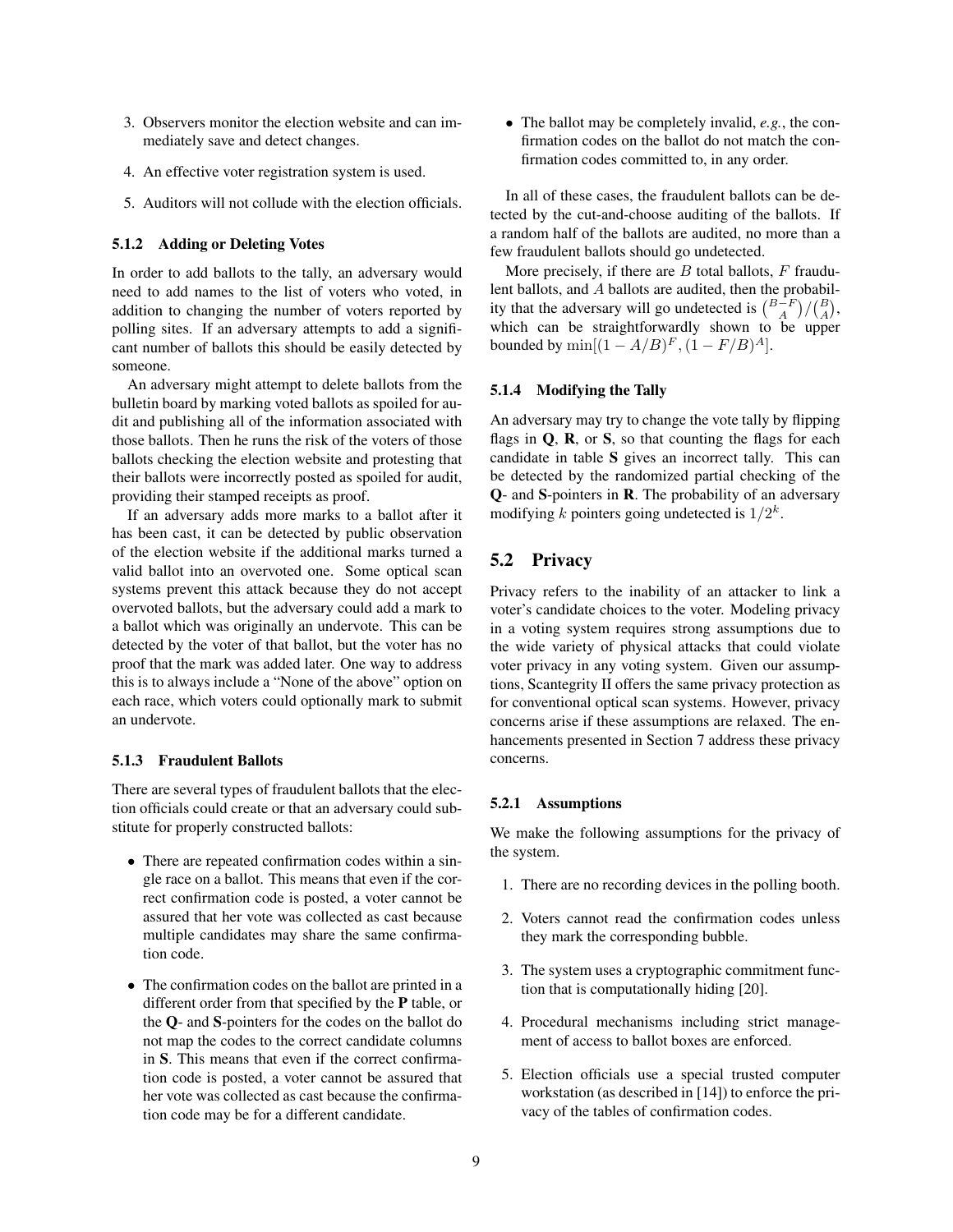#### 5.2.2 Randomized Partial Checking

For each code, either the Q-pointer or the S-pointer is revealed. Suppose the Q-pointer for a particular code is revealed. Then the index of the code in table S is one of those not pointed to by a revealed S-pointer. Similarly, if the Q-pointer for a code is not revealed, then the Spointer is revealed, so the index of the code in table S is one of those pointed to by a revealed S-pointer. Thus, the randomized partial checking of the pointers hides each voter's vote equally among a randomly selected half of the votes.

#### 5.2.3 Receipts

Because the confirmation codes are randomly generated, randomly assigned to candidates, and independent across different ballots, and the commitment function is computationally hiding, a voter's receipt of confirmation codes does not reveal how she voted. As a result, an attacker cannot coerce a voter to vote one way or another without prior knowledge of the ballot she receives and the codes on that ballot.

If the generation of the confirmation codes or the secrecy of the private information in the tables is compromised, an adversary could violate a voter's privacy. If an adversary obtains access to cast ballot forms and obtains the ballot ID used by a voter, he will be able to determine that voter's choices. To address these threats, we make the assumptions that no recording devices are present in the polling booth and chain-of-custody procedures are enforced to ensure that an adversary does not have access to the ballot boxes. Further countermeasures are possible, for example, ensuring that the ballot ID on the cast portion of the ballots is difficult to extract. One possibility is to encrypt the ballot ID or make it not human-readable.

#### 6 Invisible Ink Printing Process

Both the ballot and confirmation codes are printed before voting takes place. Three types of inks are employed for this purpose. Conventional (*e.g.*, black) ink is used for primary printing of candidate names, instructions, other text, etc. For the purposes of printing confirmation codes, two specialty inks are employed: a reactive invisible ink and an unreactive color-matched dummy ink.

The term "invisible ink" refers to an ink with the following properties:

- In its initial chemical state, its pigmentation is of low visual contrast to the print medium (*i.e.*, paper).
- When combined with a developer ink, an irreversible reaction occurs, changing the pigmentation

of the ink to be of high visual contrast to the print medium.

• In its activated state, it must be sufficiently pigmented to be clearly visible to an optical scanner and the human eye.

However, the term "invisible ink" is a misnomer in the sense that any liquid (though not necessarily pigmented) will subtly change the reflective characteristics of the print medium through the printing process, meaning the presence of letters printed in invisible ink also will still potentially be visually perceptible. For this reason we employ a dummy ink with the following properties:

- It is color-matched to the initial pigmentation characteristics of the invisible ink such that the inks are visually *indistinguishable*.
- Contact with the developer ink will produce negligible pigmentation change so as to be in high visual contrast to the activated ink such that the inks become readily visually *distinguishable*.

We define a matrix of pixels for the purposes of printing the confirmation codes inside the optical scan bubbles. Pixels that form the "foreground" confirmation code characters are printed in one ink, while the remaining "background" pixels are printed in the other ink. In order to produce the darkest average color density of a marked optical scan bubble (and therefore most visible to the scanner), the background pixels are printed with the invisible ink, and the foreground pixels are printed in the unreactive dummy ink. Therefore when marked by the decoder pen, the bubble will contain lightly colored letters against a dark background.

The developer ink is incorporated into a felt-tipped "highlighter" style marker casing along with a basic yellow pigment to provide voters with visual feedback as to where they have marked. We have implemented the invisible ink printing process using an Epson C88+ color inkjet printer in which we replace the manufacturersupplied yellow and magenta inks with the reactive and non-reactive inks respectively. Electronic files used for ballot printing are prepared in this false-color mapping whereby yellow and magenta colored objects in the digital file will print in reactive and non-reactive inks respectively. This process is depicted in Figure 4.

### 7 Enhancements to the Basic System

In this section, we suggest ways to improve the basic Scantegrity II system described thus far. One enhancement allows all information on the ballot to be humanlyvisible only within a short window of time. Another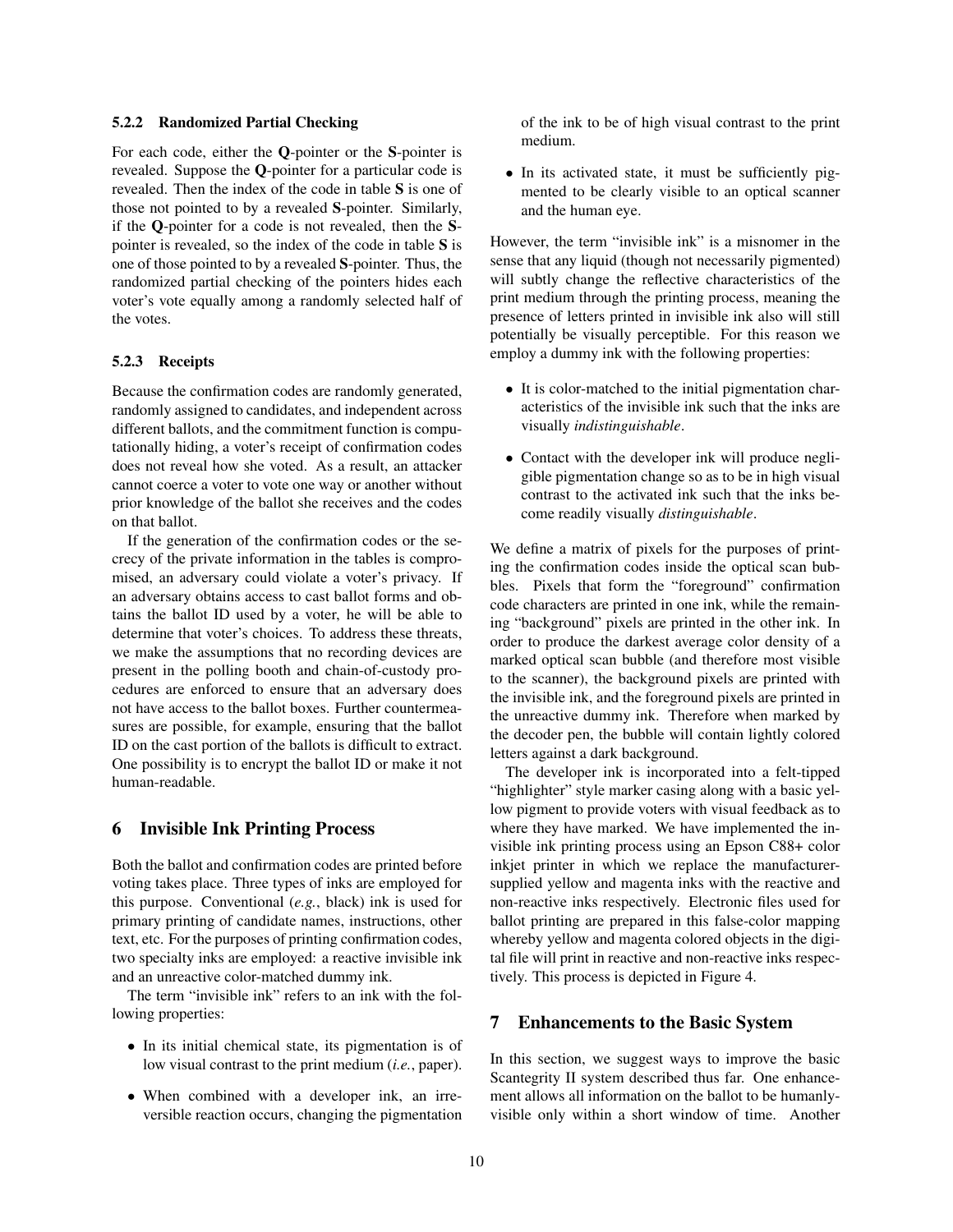

Figure 4: Invisible Ink Printing Process.

improvement allows information seen by the voter to be sufficient for the voter to complain, thereby reducing the efficacy of attacks in which physical receipt may be obtained from voters.

In the basic system, uniquely identifiable codes are left on the paper ballots at the conclusion of the election, making manual recounts potentially useful in improper influence schemes, such as vote buying and coercion. Even though manual recounts are a weaker integrity guarantee than that offered by the Scantegrity II audit, it is preferable to be able to allow both. Our first enhancement, designed to permit recounts, utilizes a "slow-reacting" invisible ink—created by diluting the concentration of the reactants in the normal invisible ink or introducing a chemical inhibitor. When brought into contact with the developer ink, this ink has a much lower reaction rate—on the order of tens of minutes instead of fractions of a second. By replacing the dummy ink on the foreground pixels of each confirmation code on a ballot with slow-reacting ink, a bubble undergoes an immediate reaction upon marking, making the codes visible to the voter. A slow reaction will, however, gradually (*e.g.,* over 15 minutes) begin to fade the foreground pixels of the confirmation code to an indistinguishable color, filling in the bubble completely and hiding the confirmation code. The ballots can then be re-scanned and/or manually counted or recounted, as often as desired, without revealing confirmation codes to the persons involved.

When a ballot is audited, the confirmation codes can be revealed using one of the decoder pens used for voting (to audit the effectiveness of the pen) or taken home by the voter and developed if she has access to the ink. To prevent the confirmation codes from fading, the voter can choose to apply a fixative, by spraying or sponging her ballot, that completely inhibits the slow-reacting ink and preserves the codes.

Disputes in the basic system require physical possession of a stamped receipt. The second enhancement allows for informational disputes, where a voter need only know her confirmation codes in order to prove that her ballot is misrepresented online. Further, to prevent the threat of voted ballots being turned into audited or spoiled ballots without stamped receipts, two additional "authenticated ballot status" codes are added to the ballot. These status codes are the same size as the confirmation codes, are committed to prior to the election, printed on the ballot in slow-reacting ink, and are individually detachable (*e.g.,* using a perforation). If a ballot is chosen for a print audit by the voter, one of these codes is developed by the poll worker and the other detached and destroyed—which one is the choice of the voter. If a ballot is chosen to be voted on, both codes are retained on the ballot, detached prior to feeding the ballot into the optical scanner, and developed by the poll worker after the ballot is successfully cast. Within a few minutes, the voter is able to read the codes. If the ballot is spoiled (*e.g.,* the voter overvoted and is issued another ballot), the chit is returned by the voter and checked as matching the ballot being spoiled and then both codes are shredded without being developed. If a voter later finds that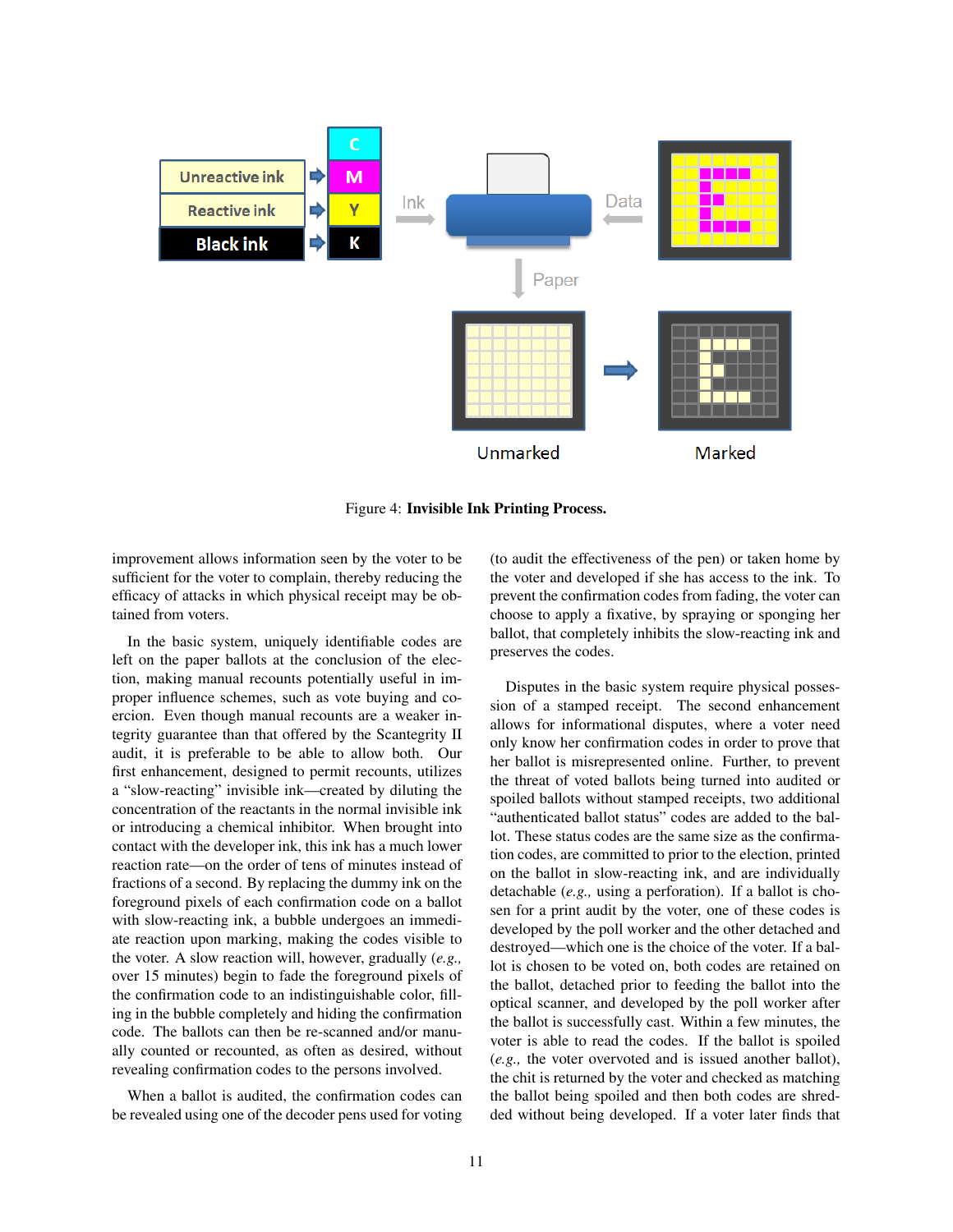her cast ballot has been misrepresented as an audited or spoiled ballot on the website, knowledge of both of the codes is necessary and sufficient for proving the ballot was voted, indicating malfeasance or error. Similarly, if a voter discovers that her audited vote has been misrepresented as a voted or spoiled ballot, knowledge of one code is sufficient to prove that the ballot was not spoiled and knowledge of all the confirmation codes is sufficient to prove that the ballot was not voted on.<sup>4</sup> In order to dispute an incorrect confirmation code that appears online, the voter need only know a proper code and does not need to actually have the physical receipt (stamped or otherwise). Given that voters are provided adequate time in the booth to memorize or copy the codes, obtaining a voter's stamped receipt after the election is not sufficient to prevent the voter from detecting an error on the election website and filing a successful dispute.

Since no physical evidence is required for a dispute, the dispute resolution process does not have to occur in person and the voter can file an online petition instead (optionally anonymously). This may be advantageous in situations where the voter has reason to fear retribution for reporting errors. To prevent the system from being what may be called "flooded" with spurious complaints, sensible precautions can be taken to eliminate blatantly fraudulent claims, including CAPTCHAs and limits on complaints per IP address. If dispute flooding occurs, however, the resolution can move to a second phase where candidates or political parties are allocated a fixed number of complaints per flooded ballot and can then choose the most plausible complaints as they prefer.

These improvements do not interfere with Scantegrity II's ability to be used in central-scan environments. As the scanner does not need to record the confirmation codes, since the positions marked are sufficient to reconstruct the codes, ballots may be scanned after the slowreacting ink has hidden the confirmation codes. This is useful for precincts that lack scanning equipment, as is the case in many developing democracies. Scantegrity II can also augment hand-counted elections by allowing the ballot-counting to proceed as usual, and then providing the ability for the ballots to be centrally scanned after the election to ensure end-to-end integrity.

### 8 Conclusions

Scantegrity II provides voters with a familiar optical scan voting experience as well as an option to verify that their ballots "make it, as intended, all the way." This endto-end verification capability enables election officials to provide the highest level of assurance that outcomes are correct and in a way that is visible to voters. The system also improves on its predecessor by removing the need to recover paper ballots in resolving disputes about the information posted on the election website and allows for manual recount.

While further testing and development are planned, Scantegrity II holds promise of being the first end-to-end voting system to come into use in public sector elections.

### 9 Acknowledgments

We are grateful to Russell Fink for reviewing several versions of the paper, and the Ottawa Canada Linux Users Group for test-driving our system and providing useful feedback.

# References

- [1] Ben Adida and C. Andrew Neff. Ballot casting assurance. In *EVT'06: Proceedings of the USENIX/Accurate Electronic Voting Technology Workshop 2006 on Electronic Voting Technology Workshop*, page 7, Berkeley, CA, USA, 2006. USENIX Association.
- [2] Ben Adida and Ronald L. Rivest. Scratch & vote: self-contained paper-based cryptographic voting. In *WPES '06: Proceedings of the 5th ACM Workshop on Privacy in Electronic Society*, pages 29–40, New York, NY, USA, 2006. ACM Press.
- [3] Josh Benaloh. Ballot casting assurance via voterinitiated poll station auditing. In *Preproceedings of the 2007 USENIX/ACCURATE Electronic Voting Technology Workshop (EVT 2007)*, August 2007.
- [4] Giles Brassard, David L. Chaum, and Claude Crepeau. Minimum disclosure proofs of knowledge. *Journal of Computer and System Sciences*, 37:156– 189, 1988.
- [5] David Chaum. Untraceable electronic mail, return addresses, and digital pseudonyms. *Commun. ACM*, 24(2):84–90, 1981.
- [6] David Chaum. Secret-ballot systems with voterverifiable integrity. United States Patent and Trademark Office, 7,210,617, January 2003.
- [7] David Chaum. Secret-ballot receipts: True voterverifiable elections. *IEEE Security and Privacy*, 02(1):38–47, 2004.

<sup>4</sup>An additional two codes could be added in a similar fashion to prove that spoiled ballots are not misrepresented as voted or audited ballots; however, mere detection of this threat, in lieu of prevention, is a marginal improvement as previously outlined.